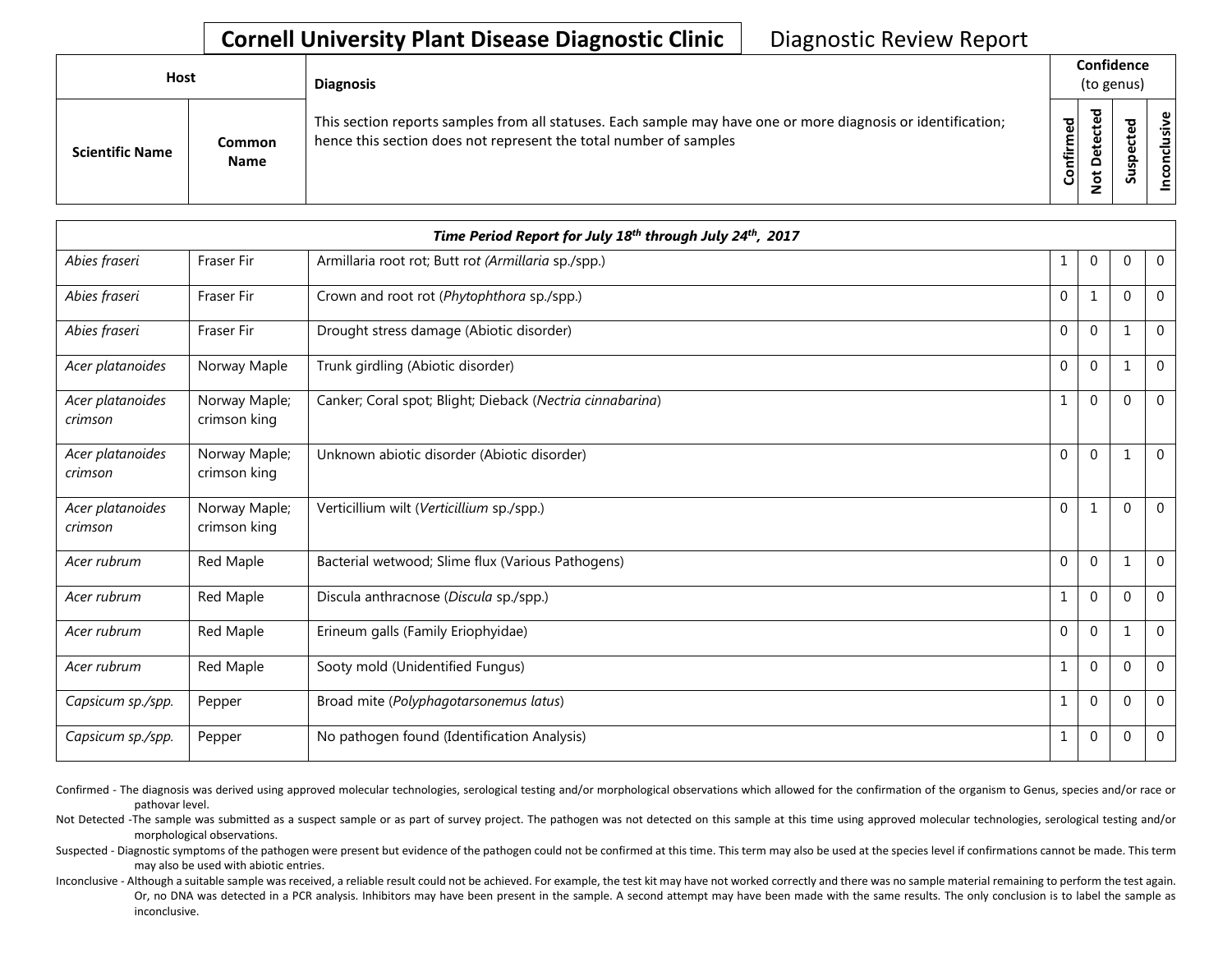| Host                   |                       | <b>Diagnosis</b>                                                                                                                                                                   |                     | Confidence<br>(to genus) |               |                          |  |  |  |  |
|------------------------|-----------------------|------------------------------------------------------------------------------------------------------------------------------------------------------------------------------------|---------------------|--------------------------|---------------|--------------------------|--|--|--|--|
| <b>Scientific Name</b> | Common<br><b>Name</b> | This section reports samples from all statuses. Each sample may have one or more diagnosis or identification;<br>hence this section does not represent the total number of samples | უ<br>მ<br>ηËΓ<br>පි |                          | ω<br><b>S</b> | ု ပ<br>ś<br>$\circ$<br>Ō |  |  |  |  |

| Cercis sp./spp.        | Redbud                                            | Root damage (Abiotic disorder)                                        | 0            | $\mathbf{0}$ | 1            | $\mathbf 0$  |
|------------------------|---------------------------------------------------|-----------------------------------------------------------------------|--------------|--------------|--------------|--------------|
| Cercis sp./spp.        | Redbud                                            | Verticillium wilt (Verticillium sp./spp.)                             | $\mathbf 0$  | $\mathbf{1}$ | $\Omega$     | $\mathbf 0$  |
| Cydonia sp./spp.       | Common<br>Quince                                  | Fire blight (Erwinia amylovora)                                       | $\mathbf 0$  | $\mathbf{1}$ | $\mathbf{0}$ | $\Omega$     |
| Cydonia sp./spp.       | Common<br>Quince                                  | Wood decay fungus (Unidentified Fungus)                               | $\mathbf{1}$ | $\Omega$     | $\Omega$     | $\mathbf 0$  |
| Cydonia sp./spp.       | Common<br>Quince                                  | Wound canker (Abiotic disorder)                                       | $\Omega$     | $\mathbf{0}$ | 1            | $\mathbf 0$  |
| Echinacea<br>purpurea  | Echinacea<br>Coneflower                           | No pathogen found (Identification Analysis)                           | $\mathbf{1}$ | $\mathbf{0}$ | $\Omega$     | $\Omega$     |
| Echinacea<br>purpurea  | Echinacea<br>Coneflower                           | Unknown abiotic disorder (Abiotic disorder)                           | $\mathbf 0$  | $\mathbf{0}$ | $\mathbf 1$  | $\mathbf{0}$ |
| Fagus sylvatica        | European Beech                                    | Phytophthora canker (Phytophthora sp./spp.)                           | $\mathbf{1}$ | $\mathbf{1}$ | $\Omega$     | $\mathbf 0$  |
| Fragaria x<br>ananassa | Commercial<br>Strawberry;<br>garden<br>strawberry | Non-pathogenic; Saprophyte (Secondary Agents; Saprophytes; Unspecif.) | $\mathbf{1}$ | $\mathbf 0$  | $\Omega$     | $\mathbf 0$  |
| Fragaria x<br>ananassa | Commercial<br>Strawberry;<br>garden<br>strawberry | Unknown abiotic disorder (Abiotic disorder)                           | $\Omega$     | $\Omega$     | 1            | $\mathbf 0$  |

Confirmed - The diagnosis was derived using approved molecular technologies, serological testing and/or morphological observations which allowed for the confirmation of the organism to Genus, species and/or race or pathovar level.

Not Detected -The sample was submitted as a suspect sample or as part of survey project. The pathogen was not detected on this sample at this time using approved molecular technologies, serological testing and/or morphological observations.

Suspected - Diagnostic symptoms of the pathogen were present but evidence of the pathogen could not be confirmed at this time. This term may also be used at the species level if confirmations cannot be made. This term may also be used with abiotic entries.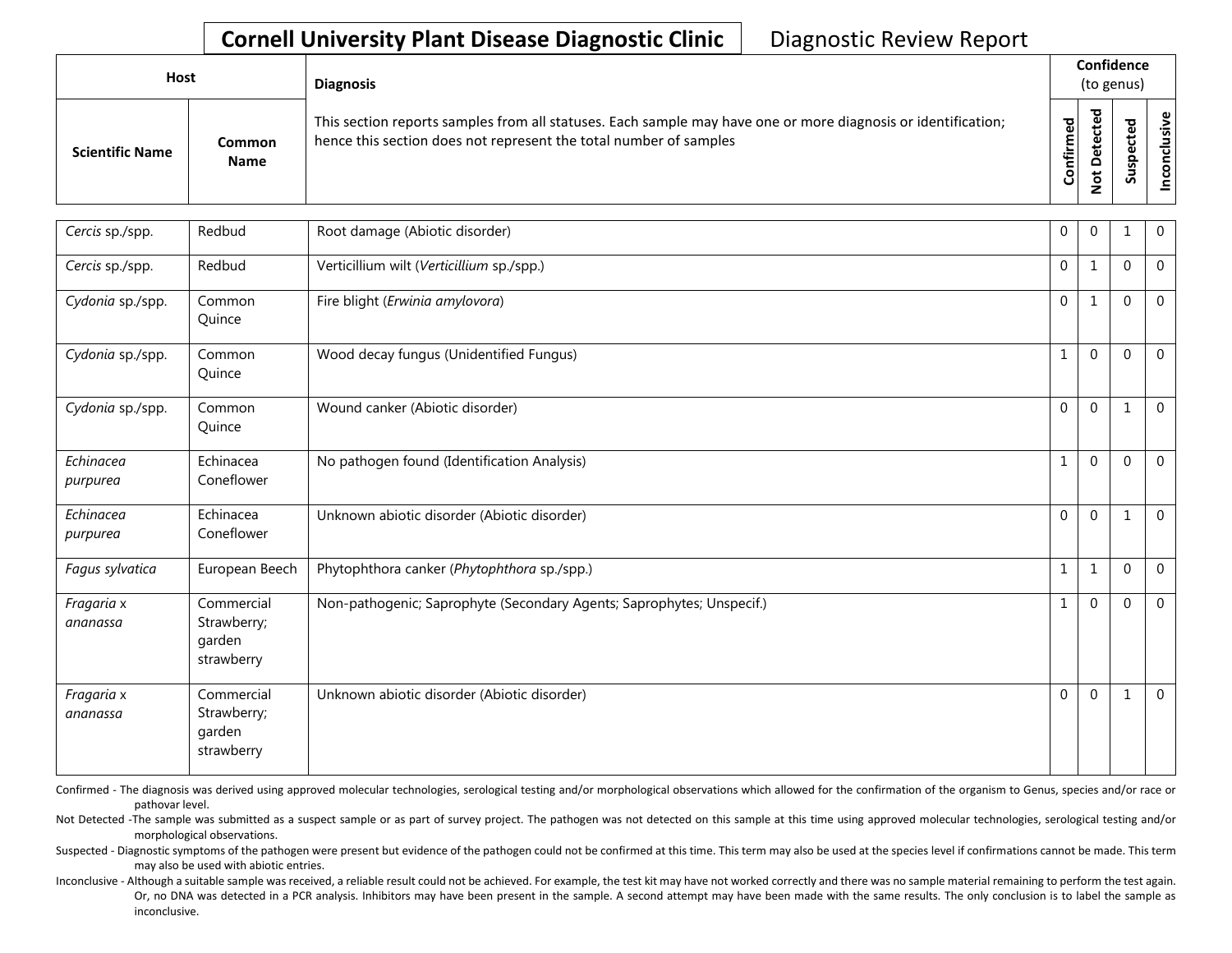| Host                   |                              | <b>Diagnosis</b>                                                                                                                                                                   |           | Confidence<br>(to genus)          |             |              |  |  |  |
|------------------------|------------------------------|------------------------------------------------------------------------------------------------------------------------------------------------------------------------------------|-----------|-----------------------------------|-------------|--------------|--|--|--|
| <b>Scientific Name</b> | <b>Common</b><br><b>Name</b> | This section reports samples from all statuses. Each sample may have one or more diagnosis or identification;<br>hence this section does not represent the total number of samples | Confirmed | ᇴ<br>ن<br>Φ<br>≏<br>سد<br>$\circ$ | ᅙ<br>Q<br>Ū | ≦.<br>⊵<br>- |  |  |  |

| Lavendula<br>angustifolia<br>angusti | French<br>Lavender   | Additional sample requested (Identification Analysis) | 1              | $\mathbf 0$  | 0           | $\overline{0}$ |
|--------------------------------------|----------------------|-------------------------------------------------------|----------------|--------------|-------------|----------------|
| Lavendula<br>angustifolia<br>angusti | French<br>Lavender   | Stem canker (Phytophthora sp./spp.)                   | $\mathbf{0}$   | 1            | $\Omega$    | $\mathbf 0$    |
| Malus sp./spp.                       | Crabapple            | Additional sample requested (Identification Analysis) | 1              | $\mathbf 0$  | $\Omega$    | $\overline{0}$ |
| Malus sp./spp.                       | Crabapple            | Apple scab (Venturia inaequalis)                      | $\overline{2}$ | $\mathbf 0$  | $\Omega$    | $\overline{0}$ |
| Malus sp./spp.                       | Crabapple            | High soil moisture (Abiotic disorder)                 | $\mathbf{0}$   | $\mathbf 0$  |             | $\Omega$       |
| Picea sp./spp.                       | Spruce               | Algae (General)                                       | 1              | $\mathbf{0}$ | $\Omega$    | $\Omega$       |
| Picea sp./spp.                       | Spruce               | High soil moisture (Abiotic disorder)                 | $\mathbf{0}$   | $\mathbf{0}$ |             | $\mathbf 0$    |
| Pinus sylvestris                     | <b>Scots Pine</b>    | Cyclaneusma needle cast (Cyclaneusma minus)           | 1              | $\mathbf{0}$ | $\Omega$    | $\mathbf 0$    |
| Pinus sylvestris                     | <b>Scots Pine</b>    | Unspecified pathology (Lophodermium sp./spp.)         | 1              | $\mathbf{0}$ | $\Omega$    | $\mathbf 0$    |
| Prunus sp./spp.                      | Cherry               | High soil moisture (Abiotic disorder)                 | $\mathbf{0}$   | $\mathbf{0}$ | 1           | $\mathbf 0$    |
| Prunus sp./spp.                      | Cherry               | Leucostoma canker (Leucostoma sp./spp.)               | $\mathbf{1}$   | $\mathbf{0}$ | $\Omega$    | $\mathbf 0$    |
| Pyrus sp./spp.                       | Pear<br>(ornamental) | Dieback; Canker (Diplodia sp./spp.)                   | 1              | $\mathbf{0}$ | $\mathbf 0$ | $\mathbf 0$    |

Confirmed - The diagnosis was derived using approved molecular technologies, serological testing and/or morphological observations which allowed for the confirmation of the organism to Genus, species and/or race or pathovar level.

Not Detected -The sample was submitted as a suspect sample or as part of survey project. The pathogen was not detected on this sample at this time using approved molecular technologies, serological testing and/or morphological observations.

Suspected - Diagnostic symptoms of the pathogen were present but evidence of the pathogen could not be confirmed at this time. This term may also be used at the species level if confirmations cannot be made. This term may also be used with abiotic entries.